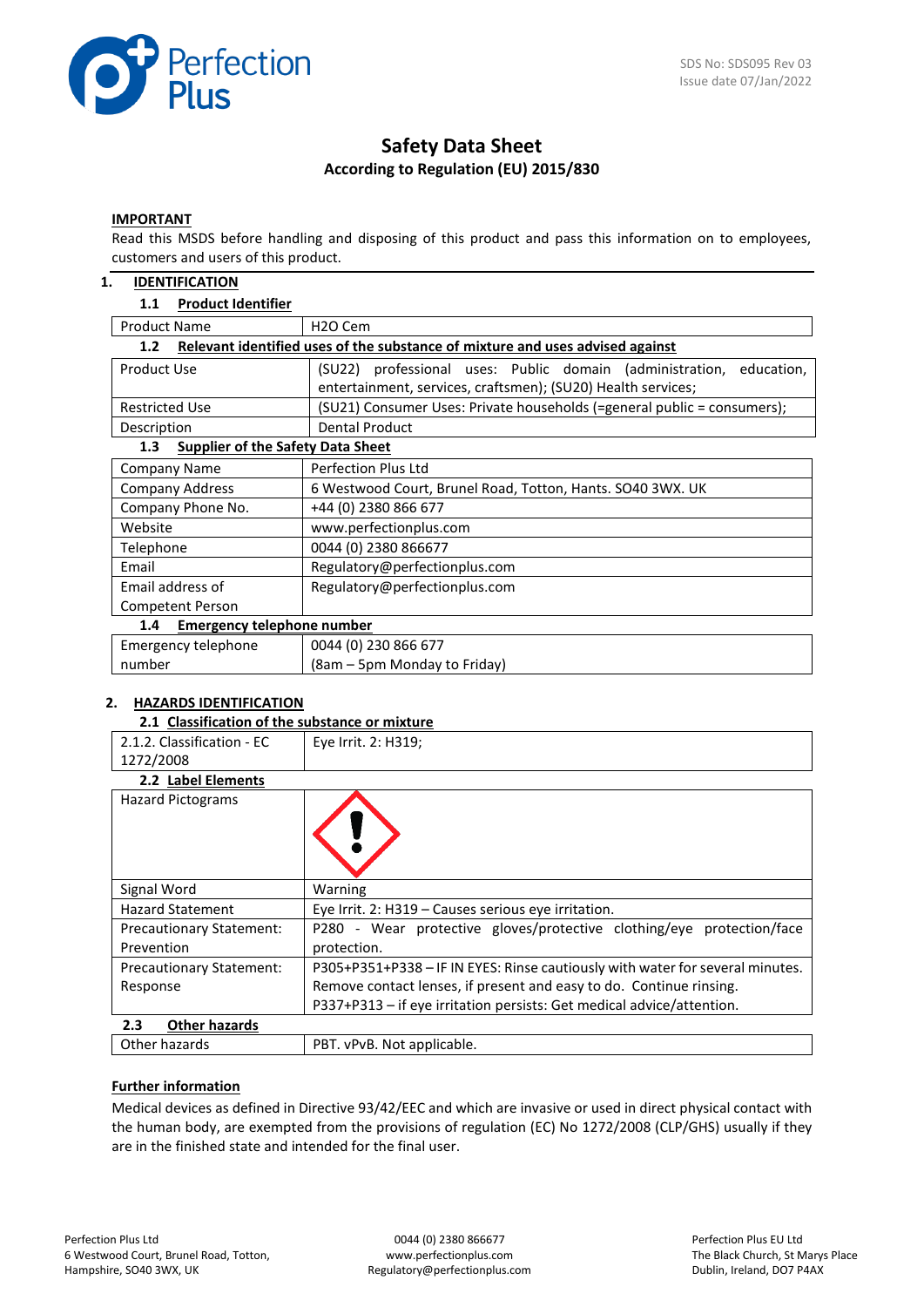

# **3. COMPOSITION/INFORMATION ON INGREDIENTS**

# **3.2 Mixtures**

# **EC 1272/2008**

| <b>Chemical Name</b> | Index No. | CAS No. | EC No.    | <b>REACH</b><br>Registration<br><b>Number</b> | CONC.<br>$(\%w/w)$ | <b>Classification</b> |
|----------------------|-----------|---------|-----------|-----------------------------------------------|--------------------|-----------------------|
| L(+) Tartaric Acid   |           | 87-69-4 | 201-766-0 | 01-2119537204-47                              | 1-10%              | Eve Dam. 1: H318:     |

# **4. FIRST AID MEASURES**

# **4.1 Description of first aid measures**

| Move the exposed person to fresh air.<br>Inhalation                                               |                                                                                                                                                                                                                                  |  |  |
|---------------------------------------------------------------------------------------------------|----------------------------------------------------------------------------------------------------------------------------------------------------------------------------------------------------------------------------------|--|--|
| Rinse immediately with plenty of water for 15 minutes holding the eyelids open.<br>Eve Contact    |                                                                                                                                                                                                                                  |  |  |
| Wash off immediately with plenty of soap and water. Remove contaminated clothing.<br>Skin contact |                                                                                                                                                                                                                                  |  |  |
| Do NOT induce vomiting.<br>Ingestion                                                              |                                                                                                                                                                                                                                  |  |  |
| Most important symptoms and effects, both acute and delayed<br>4.2                                |                                                                                                                                                                                                                                  |  |  |
|                                                                                                   | $\frac{1}{2}$ . The set of the set of the set of the set of the set of the set of the set of the set of the set of the set of the set of the set of the set of the set of the set of the set of the set of the set of the set of |  |  |

| Inhalation<br>May cause irritation to mucous membranes.                           |                                                           |  |
|-----------------------------------------------------------------------------------|-----------------------------------------------------------|--|
| Eye Contact<br>Causes serious eye irritation.                                     |                                                           |  |
| Skin contact<br>May cause irritation to skin.                                     |                                                           |  |
| May cause irritation to mucous membranes.<br>Ingestion                            |                                                           |  |
| Indication of any immediate medical attention and special treatment needed<br>4.3 |                                                           |  |
|                                                                                   |                                                           |  |
| Inhalation                                                                        | Seek medical attention if irritation or symptoms persist. |  |
| Eye Contact                                                                       | Seek medical attention if irritation or symptoms persist. |  |

| Ingestion | Seek medical attention if irritation or symptoms persist. |
|-----------|-----------------------------------------------------------|

### **General information**

|  | If you feel unwell, seek medical advice (show the label where possible). |
|--|--------------------------------------------------------------------------|
|--|--------------------------------------------------------------------------|

# **5. FIRE FIGHTING MEASURES**

**5.1 Extinguishing media**

|     | Use extinguishing media appropriate to the surrounding fire conditions. |
|-----|-------------------------------------------------------------------------|
| 5.2 | Special hazards arising from the substance or mixture                   |
|     | Burning produces irritating, toxic and obnoxious fumes.                 |
| 5.3 | <b>Advice for firefighters</b>                                          |
|     | Wear suitable respiratory equipment when necessary.                     |

#### **6. ACCIDENTAL RELEASE MEASURES**

# **6.1 Personal precautions, protective equipment and emergency procedures**

|     | Ensure adequate ventilation of the working area. Wear suitable protective equipment.        |  |  |
|-----|---------------------------------------------------------------------------------------------|--|--|
| 6.2 | <b>Environmental precautions</b>                                                            |  |  |
|     | Do not allow product to enter drains. Prevent further spillage if safe.                     |  |  |
| 6.3 | Methods and material for containment and cleaning up                                        |  |  |
|     | Avoid raising dust. Sweep up. Transfer to suitable, labelled containers for disposal. Clean |  |  |
|     | spillage area thoroughly with plenty of water.                                              |  |  |
| 6.4 | Reference to other sections                                                                 |  |  |
|     | See section 13 for disposal information. See section 8 for exposure controls/personal       |  |  |
|     | protection.                                                                                 |  |  |

# **7. HANDLING AND STORAGE**

### **7.1 Precautions for safe handling**

container.

|                                                                  | Avoid contact with eyes and skin. Ensure adequate ventilation of the working area. Adopt     |  |  |
|------------------------------------------------------------------|----------------------------------------------------------------------------------------------|--|--|
|                                                                  | best Manual Handling considerations when handling, carrying and dispensing.                  |  |  |
| 7.2 Conditions for safe storage, including any incompatibilities |                                                                                              |  |  |
|                                                                  | Keep in a cool, dry, well-ventilated area. Keep containers tightly closed. Store in original |  |  |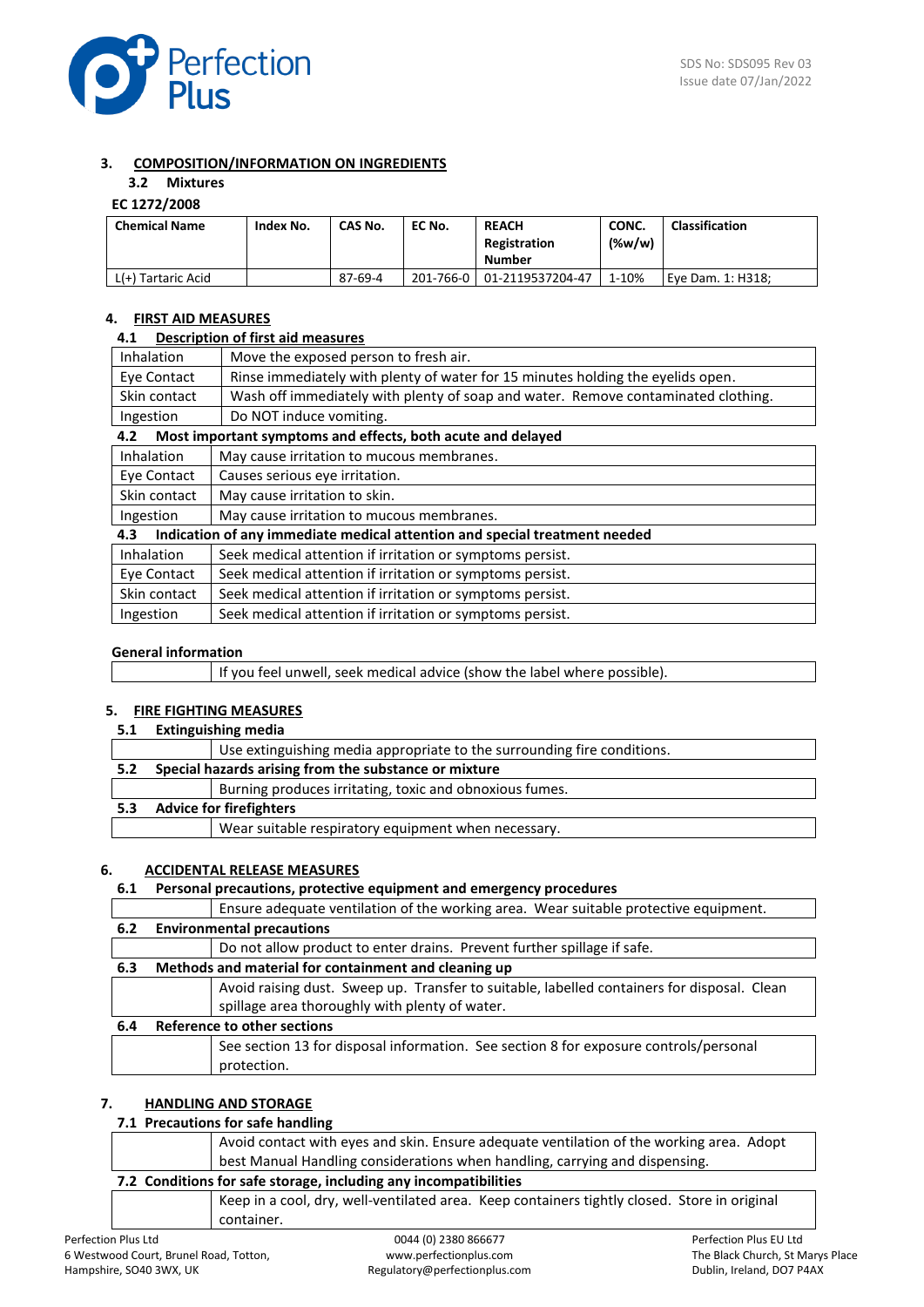

# **7.3 Specific end use(S)**

| See section 1.2. Relevant identified uses of the substance or mixture and uses advised |
|----------------------------------------------------------------------------------------|
| against for further information.                                                       |

### **8. EXPOSURE CONTROLS/PERSONAL PROTECTION**

#### **8.1 Control parameters**

#### **DNEL: Derived no-effect Level.**

#### **Exposure Pattern-Workers**

| L(+) Tartaric Acid   Long term – inhalation – Systemic effects   5.2 mg/m <sup>3</sup> |                       |
|----------------------------------------------------------------------------------------|-----------------------|
| Long term - dermal - Systemic effects                                                  | $\frac{1}{2.9}$ mg/kg |

#### **Exposure Pattern-General Population**

| L(+) Tartaric Acid | Long term $-$ inhalation $-$ Systemic effects | 1.3 mg/m <sup>3</sup> |
|--------------------|-----------------------------------------------|-----------------------|
|                    | Long term – dermal – Systemic effects         | $1.5 \text{ mg/kg}$   |
|                    | Long term $-$ oral $-$ Systemic effects       | $8.1 \text{ mg/kg}$   |

#### **8.2 Exposure controls**



| 8.2.1                                   | Appropriate engineering controls                    |  |
|-----------------------------------------|-----------------------------------------------------|--|
|                                         | Ensure adequate ventilation of the working area.    |  |
| Individual protection measures<br>8.2.2 |                                                     |  |
|                                         | Wear chemical protective clothing.                  |  |
| Eye/face protection                     | Approved safety goggles.                            |  |
| Skin protection $-$                     | Chemical resistant gloves.                          |  |
| Hand protection                         |                                                     |  |
| Respiratory protection                  | Wear suitable respiratory equipment when necessary. |  |

#### **9. PHYSICAL AND CHEMICAL PROPERTIES**

#### **9.1. Information on basic physical and chemical properties**

| Appearance                | Powder            | Vapour pressure             | Not applicable.   |
|---------------------------|-------------------|-----------------------------|-------------------|
| Colour                    | Not required      | Vapour density              | Not applicable.   |
| Odour                     | Odourless         | Relative density            | No data available |
| Odour threshold           | Not applicable.   | Fat solubility              | No data available |
| рH                        | No data available | Partition coefficient       | No data available |
| Melting point             | No data available | Autoignition temperature    | No data available |
| Freezing point            | No data available | Viscosity                   | No data available |
| Initial boiling point     | No data available | <b>Explosive properties</b> | No data available |
| Flash point               | No data available | Oxidising properties        | No data available |
| Evaporation rate          | No data available | Solubility                  | No data available |
| Flammability (solid, gas) | No data available |                             |                   |

# **9.2. Other information**

| Conductivity                     | No data available |
|----------------------------------|-------------------|
| Surface tension                  | No data available |
| Gas group                        | Not applicable.   |
| Benzene content                  | No data available |
| Lead content                     | No data available |
| VOC (Volatile organic compounds) | No data available |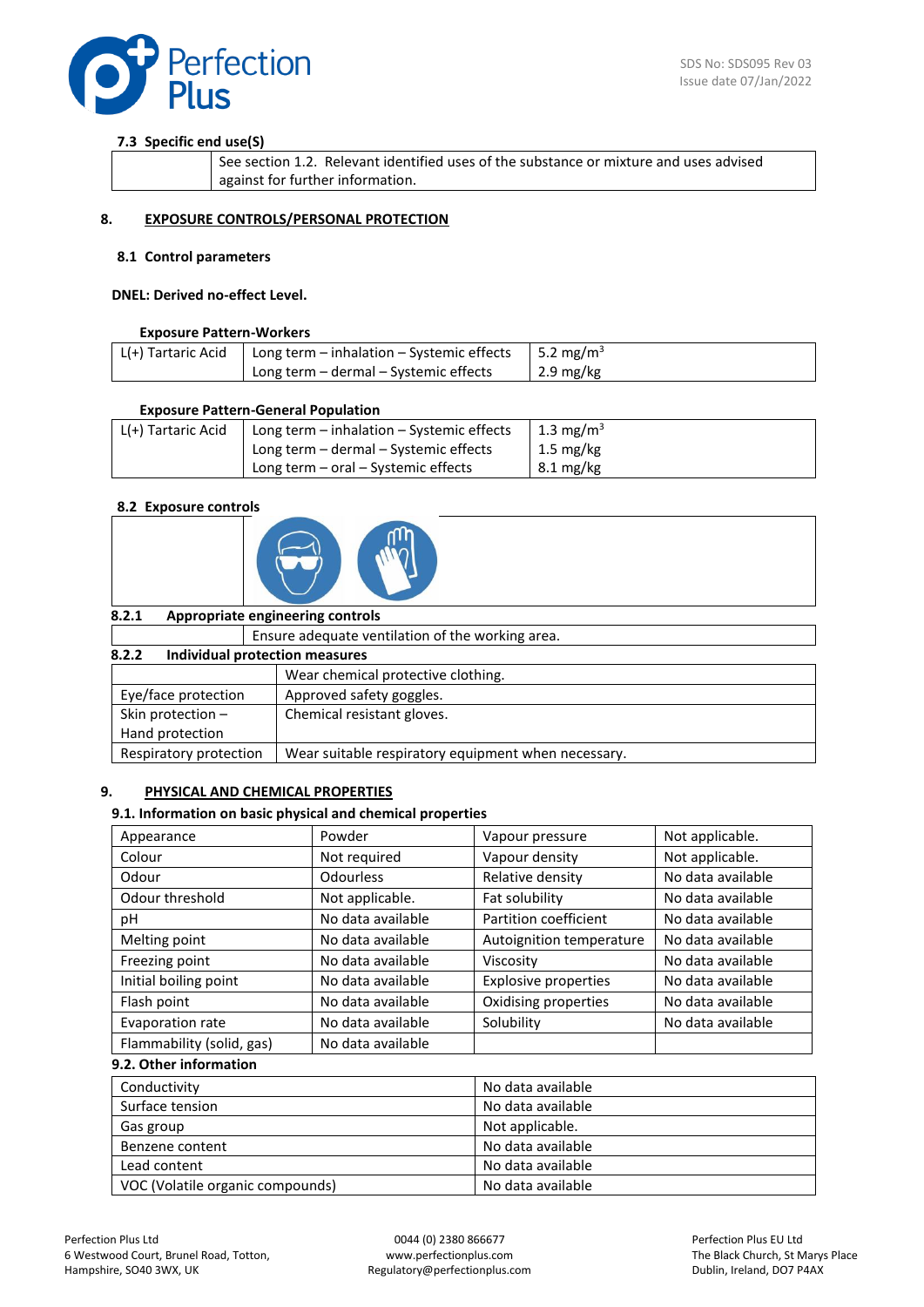

#### **10. STABILITY AND REACTIVITY**

| 10.1 | Reactivity              |                                           |
|------|-------------------------|-------------------------------------------|
|      |                         | No data available                         |
|      | 10.2 Chemical stability |                                           |
|      |                         | Stable under normal conditions.           |
| 10.3 |                         | <b>Possibility of hazardous reactions</b> |
|      |                         | No data is available on this product.     |
|      |                         | 10.4 Conditions to avoid                  |
|      |                         | Heat. Moisture.                           |
| 10.5 |                         | Incompatible materials                    |
|      |                         | Strong acids. Strong bases.               |
| 10.6 |                         | <b>Hazardous decomposition products</b>   |
|      |                         | No data available.                        |

#### **11. TOXICOLOGICAL INFORMATION**

#### **11.1 Information on toxicological effects**

| Acute toxicity            | No data available.                        |
|---------------------------|-------------------------------------------|
| Skin corrosion/irritation | May cause irritation to skin.             |
| Serious eve               | Causes serious eve irritation.            |
| damage/irritation         |                                           |
| Respiratory of skin       | May cause irritation to mucous membranes. |
| sensitisation             |                                           |
| Germ cell mutagenicity    | No mutagenic effects reported.            |
| Carcinogenicity           | No carcinogenic effects reported.         |
| Reproductive toxicity     | No teratogenic effects reported.          |
| STOT-single exposure      | No data available.                        |
| STOT-repeated exposure    | No data available.                        |
| Aspiration hazard         | Irritating to respiratory system.         |
| Repeated or prolonged     | Irritating to skin.                       |
| exposure                  |                                           |

#### **11.1.4 Toxicological Information**

| L(+) Tartaric Acid | <b>ORAL Rat LD50: 2000 mg/kg</b> | Dermal Rabbit LD50: 2000 mg/kg |
|--------------------|----------------------------------|--------------------------------|

### **12. ECOLOGICAL INFORMATION**

# **12.1 Toxicity**

|                    | .                            |                                         |                                       |                                    |
|--------------------|------------------------------|-----------------------------------------|---------------------------------------|------------------------------------|
| L(+) Tartaric Acid |                              | Daphnia EC50/48h: 93.1000 mg/l          | Algae IC50/72h: 51.4000 mg/l          |                                    |
|                    |                              |                                         | Fish LC50/96h: 100.0000 mg/l          |                                    |
|                    |                              | 12.2 Persistence and degradability      |                                       |                                    |
|                    |                              |                                         | No data is available on this product. |                                    |
|                    |                              | 12.3 Bio accumulative potential         |                                       |                                    |
|                    |                              |                                         | No data is available on this product. |                                    |
|                    | <b>Partition coefficient</b> |                                         |                                       |                                    |
|                    |                              |                                         | <b>H2O Cem No data available</b>      | $L(+)$ Tartaric Acid -1.91 $log P$ |
| 12.4               | <b>Mobility in soil</b>      |                                         |                                       |                                    |
|                    |                              |                                         | No data is available on this product. |                                    |
|                    |                              | 12.5 Results of PBT and vPvB assessment |                                       |                                    |
|                    |                              |                                         | No data is available on this product. |                                    |
|                    |                              | 12.6 Other adverse effects              |                                       |                                    |
|                    |                              |                                         | No data is available on this product. |                                    |
|                    |                              |                                         |                                       |                                    |

# **13. DISPOSAL CONSIDERATIONS**

#### **13.1 Waste treatment methods**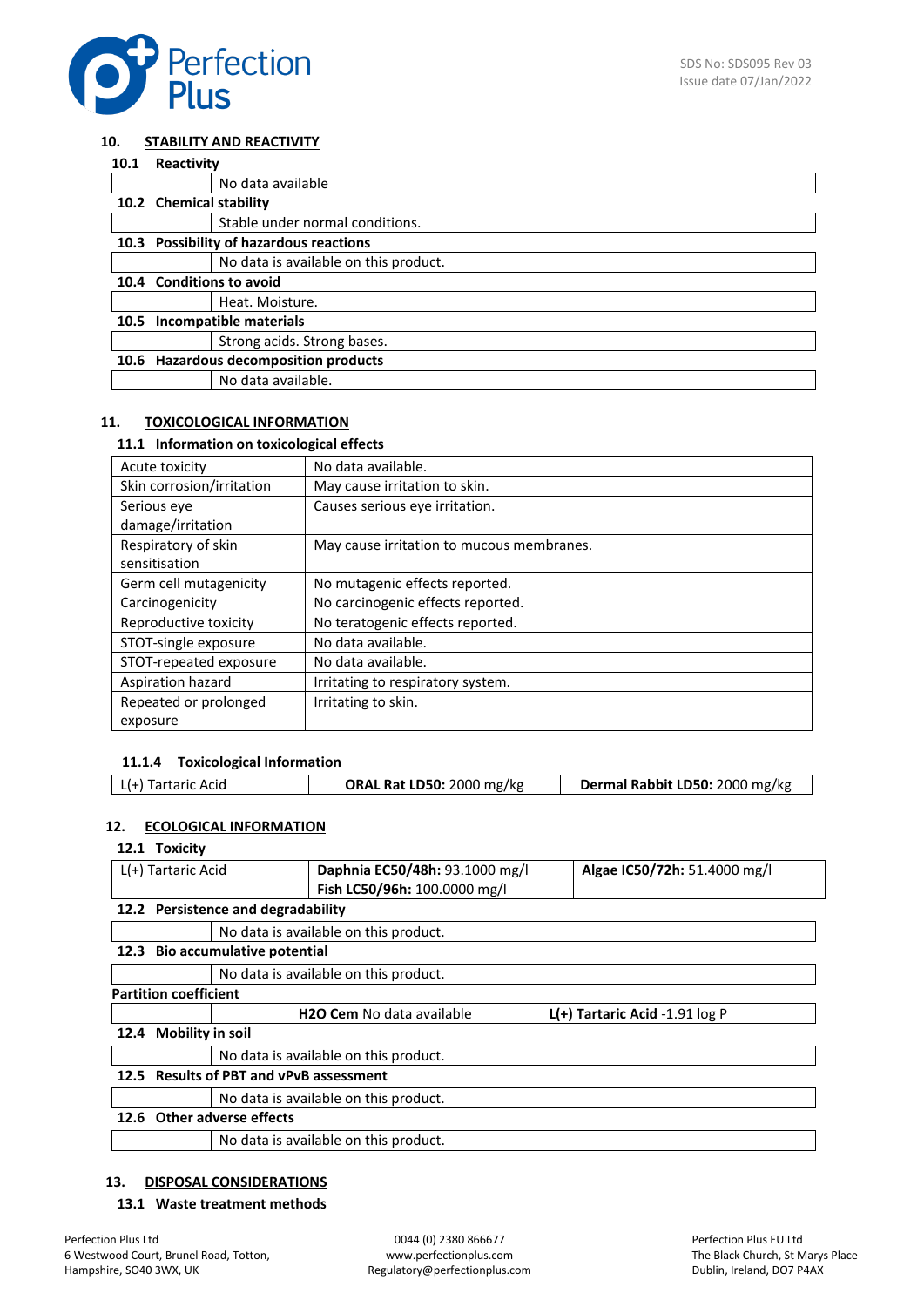

|                         | Dispose of in compliance with all local and national regulations.                                                                                                                                                                                                                                                      |
|-------------------------|------------------------------------------------------------------------------------------------------------------------------------------------------------------------------------------------------------------------------------------------------------------------------------------------------------------------|
|                         | <b>General information</b>                                                                                                                                                                                                                                                                                             |
|                         | 18 WASTES FROM HUMAN OR ANIMAL HEALTH CARE AND/OR RELATED RESEARCH (except<br>kitchen and restaurant wastes not arising from immediate health care). 18 01 wastes from<br>natal care, diagnosis, treatment or prevention of disease in humans. 18 01 06 chemicals<br>consisting of or containing dangerous substances. |
| <b>Disposal Methods</b> |                                                                                                                                                                                                                                                                                                                        |
|                         | Do not empty in to drains. For disposal within the EC, the appropriate code according to the<br>European Waste Catalogue (EWC) should be used.                                                                                                                                                                         |
|                         | Disposal of packaging                                                                                                                                                                                                                                                                                                  |
|                         | Do NOT reuse empty canisters. Empty containers can be sent for disposal or recycling.                                                                                                                                                                                                                                  |
|                         |                                                                                                                                                                                                                                                                                                                        |
|                         |                                                                                                                                                                                                                                                                                                                        |

### **14. TRANSPORT INFORMATION**

#### **14.1 UN number**

|      |                      | This product is not classified as dangerous for carriage.                     |
|------|----------------------|-------------------------------------------------------------------------------|
|      |                      | 14.2 UN proper shipping name                                                  |
|      |                      | This product is not classified as dangerous for carriage.                     |
|      |                      | 14.3 Transport hazard class(es)                                               |
|      |                      | This product is not classified as dangerous for carriage.                     |
| 14.4 | <b>Packing group</b> |                                                                               |
|      |                      | This product is not classified as dangerous for carriage.                     |
|      |                      | 14.5 Environmental hazards                                                    |
|      |                      | This product is not classified as dangerous for carriage.                     |
|      |                      | 14.6 Special precautions for user                                             |
|      |                      | This product is not classified as dangerous for carriage.                     |
|      |                      | 14.7 Transport in bulk according to Annex II of MARPOL 73/78 and the IBC Code |
|      |                      | This product is not classified as dangerous for carriage.                     |

#### **15. REGULATORY INFORMATION**

#### **15.1 Safety, health and environmental regulations/legislation specific for the substance or mixture**

| Regulations | COMMISION REGULATION (EU) No 453/2010 of 20 May 2010 amending Regulation (EC) No         |
|-------------|------------------------------------------------------------------------------------------|
|             | 1907/2006 of the European Parliament and of the Council on the Registration, Evaluation, |
|             | Authorisation and Restriction of Chemicals (REACH), establishing a European Chemicals    |
|             | Agency, amending Directive 1999/45/EC and repealing Council Regulation (EEC) No 793/93   |
|             | and Commission Regulation (EC) No 1488/94 as well as Council Directive 76/769/EEC and    |
|             | Commission Directives 91/155/EEC, 93/67/EEC, 93/105/EC and 2000/21/EC. REGULATION        |
|             | (EC) No 1907/2006 OF THE EUROPEAN PARLIAMENT AND OF THE COUNCIL of 18 December           |
|             | 2006 concerning the Registration, Evaluation, Authorisation and Restriction of Chemicals |
|             | (REACH), establishing a European Chemicals Agency, amending Directive 1999/45/EC and     |
|             | repealing Council Regulation (EEC) No 793/93 and Commission Regulation (EC) No 1488/94   |
|             | as well as Council Directive 76/769/EEC and Commission Directives 91/155/EEC,            |
|             | 93/67/EEC, 93/105/EC and                                                                 |
|             | 2000/21/EC.                                                                              |
|             |                                                                                          |

#### **15.2 Chemical Safety Assessment**

No data available.

# **16. OTHER INFORMATION**

#### **Other information**

| Text of Hazard Statements in | Eye Dam. 1: H318 - Causes serious eye damage. |
|------------------------------|-----------------------------------------------|
| Section 3                    |                                               |

#### **Further information**